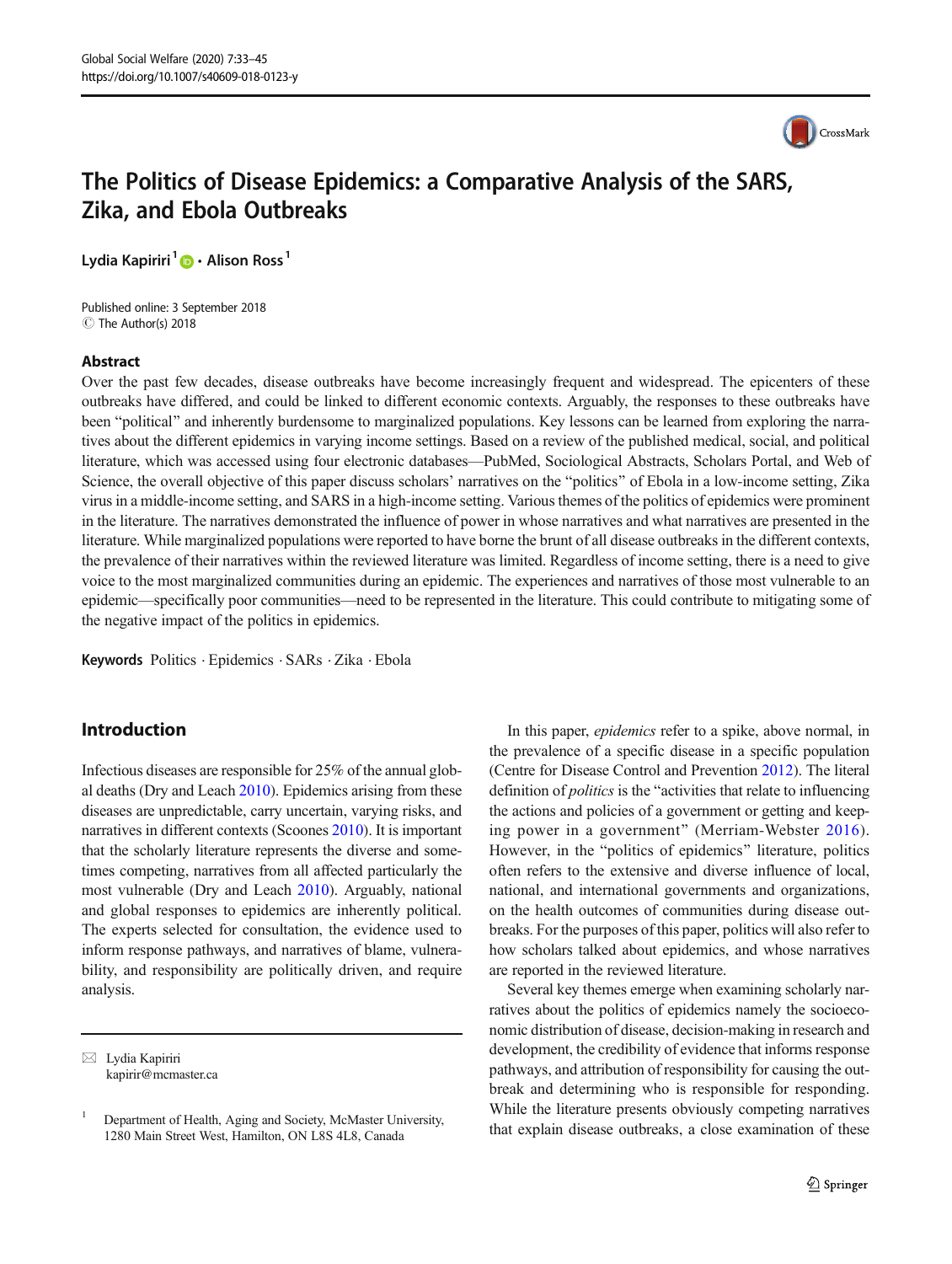reveals a high prevalence of certain narratives, which reflect the influence of power and privilege. Hence, some of the literature has called for increased representation of the narratives from the most marginalized populations who bear the brunt of epidemics, in the scholarly literature (Dry and Leach [2010;](#page-11-0) Nightingale [2010](#page-12-0)).

Furthermore, the decisions with regard to the type of research, the study population and the research beneficiaries often lack transparency, are also dominated by the most powerful. The case of the swine flu, dubbed the "pandemic that never really was" (Evans [2010](#page-11-0); Bonneux and Van Damme [2010\)](#page-11-0), demonstrates the potential consequences of private and uncommunicated decision-making processes in research and development. In the case of the swine flu, allegedly scientists conducting research and advising the World Health Organization on the virus were compensated by drug companies. This may have introduced bias (Evans, 2010, p. 296). By increasing fear of a global pandemic, scientific research funded by pharmaceutical companies justified the stockpiling of antiviral supplies, thus increasing their vaccine sales (Evans [2010\)](#page-11-0).

Fear mongering has been criticized in the literature, since it has the potential to distort the evidence, which should guide credible decision-making. It is therefore critical to assess the credibility and quality of the evidence that is being used to inform the response to epidemics around the world, particularly in light of the complicated and often problematic relationship between the academic and industry (Bonneux and Van Damme [2010\)](#page-11-0). In determining the credibility of evidence, consideration should be given to the legitimacy and authority of its producer(s).

The literature identifies discourse with regard to the attribution of responsibility; who is to blame for the outbreak and who should response? Some of this literature assigned the blame and responsibility, for the outbreak, to people's cultures (Dong [2008;](#page-11-0) Morinet et al. [2016](#page-11-0)), which oversimplifies complex issues that result from complex processes, such as globalization, climate change, and global economics. This kind of narrative reflects the politics of blame, which typically attributes responsibility for the sources of the outbreak to a cultural minority group and neglects the influence of colonialism

and the social determinants of health, including overcrowding, poor sanitation, and poverty that increase these people's vulnerability (Dry and Leach [2010](#page-11-0)).

Given these sociopolitical issues that characterize epidemics, a comparative analysis of the narratives on the politics of epidemics is relevant. To date, most of the narratives in the scholarly literature on the politics of epidemics have considered one epidemic in one context (Dong [2008;](#page-11-0) Morinet et al. [2016;](#page-11-0) Nyenswah et al. [2014](#page-12-0)). We hypothesize that the narratives may vary depending on the kind and context of the epidemic.

The overall aim of this review paper is to discuss the scholarly narratives on the politics of disease epidemics by diseases and income level; Ebola in a low-income setting, Zika in a middle-income setting, and SARS in a high-income setting (Table 1). This analysis allowed for the consideration of the role that socioeconomic, geographical, and cultural context might play in the narratives on the attribution of blame and response to disease outbreaks.

#### Methods

The paper is based on a review of the *peer-r*eviewed published medical, social, and political literature, which was accessed using four electronic databases—PubMed, Sociological Abstracts, Scholars Portal, and Web of Science. The search was limited to full text articles published between 2002 and 2017.

A similar approach was used in identifying the relevant articles. For each epidemic, the search terms included the name of the disease outbreak and the country of interest: "SARS AND Toronto," "Zika AND Brazil," and "Ebola AND Liberia." It was vital that each search included the income setting to ensure that the findings were contextually relevant. These terms were then combined with the terms "societ\*," "sociol\*," and "politic\*." Truncation was used to ensure inclusion of all terms, including "society," "societal," "sociological," "sociology," "politics," "political," "politician," and "politicization." The search terms must have

Table 1 An overview of the disease outbreaks

| Outbreak                                                    | Income level of area of investigation Year |                 | Global magnitude             | Case-specific magnitude |
|-------------------------------------------------------------|--------------------------------------------|-----------------|------------------------------|-------------------------|
| Ebola (World Health Organization, 2017e) Low income—Liberia |                                            | 2014            | 28,646 cases                 | $10,675$ cases          |
|                                                             |                                            |                 | $11,323$ deaths              | 4809 deaths             |
| Zika (Summers, 2009)                                        | Middle income—Brazil                       | $2015$ -ongoing | 83,760 cases                 | 66,180 cases            |
|                                                             |                                            |                 | 9 deaths <i>(PAHO, 2016)</i> | 4 deaths                |
| <b>SARS</b>                                                 | High income—Toronto, Canada                | 2003            | 8096 cases                   | 251 cases               |
|                                                             |                                            |                 | 774 deaths                   | 43 deaths               |
|                                                             |                                            |                 |                              |                         |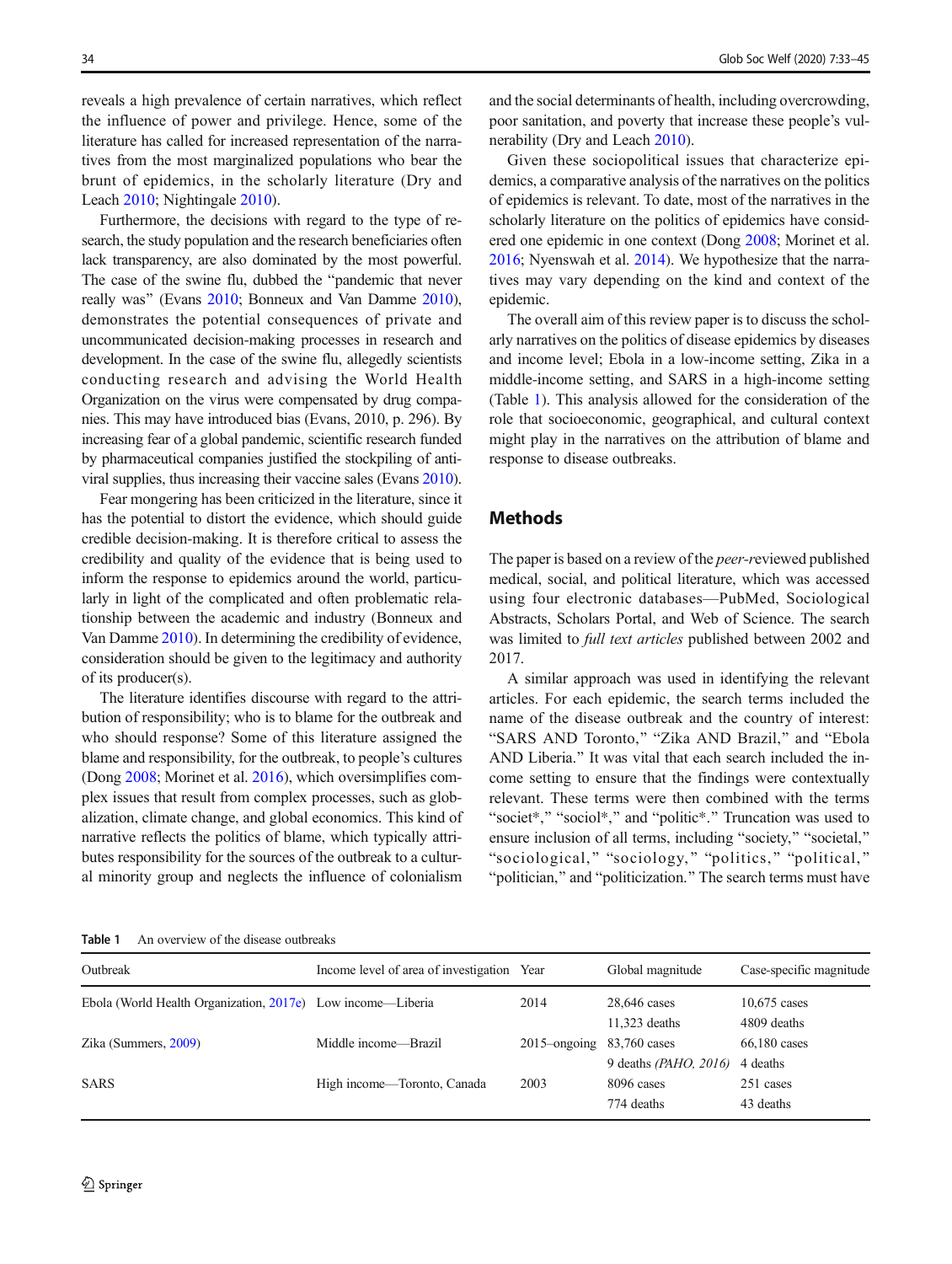appeared in the title or abstract, except the terms "sociol $^*$ ," "societ\*,",and "politic\*" which could appear "anywhere". The Web of Science database allowed for more customized filtration; therefore, "document type" was set to article, "research domain" was set to "social sciences," and research areas were refined to "sociology," "government," "law," "social sciences" other topics, "biomedical social sciences," "social issues," and "public administration." The Scholars Portal database allowed for similar filtration by subject, which was set to social sciences.

Tables 2, [3](#page-3-0), and [4](#page-4-0) summarize the search results for the three outbreaks within the specified contexts. The titles and abstracts of the search results were reviewed for relevance to the politics of epidemics. All biomedical articles describing biomedical research were excluded. All articles that were relevant to the study topic were retrieved and reviewed. The initial review involved RA, grouping the search results according to the disease outbreak. For each outbreak, RA first scanned through a couple of papers, identifying the emerging themes. Once these were identified, subsequent reviews were structured along these themes, although an open stance was maintained throughout to enable the reviewer to identify any additional relevant themes.

The four themes socioeconomic distribution of disease, decision-making in research and development, the credibility of evidence that informs response pathways, and the attribution of infectious disease responsibility, (outlined in the introduction), were used to guide the synthesis of

the information from the literature. For consistency, detailed discussions are limited to the findings that are directly related to the politics of epidemics, as defined in this paper.

## SARS in Toronto

This review focused on the SARs epidemic in Canada, specifically Toronto, Ontario; to represent an epidemic in a high income country. Table 2 summarizes the search results.

The literature on SARS spoke to two of the four themes of the politics of epidemics, namely the credibility of evidence informing response pathways and the attribution of infectious disease responsibility.

## Credibility of Evidence Informing Response Pathways

Evidence is deemed credible if it is scientifically rigorous, and the legitimacy and authority of its producer. The credibility of the evidence used to guide some of the response decisions to SARS was questionable. Specific examples include the use of quarantine (Holm [2009;](#page-11-0) Jacobs [2007;](#page-11-0) Tracy et al. [2009](#page-12-0)) and travel advisories (Paquin [2007\)](#page-12-0) both locally and globally.

The use of quarantine as a control measure, although considered to be highly effective, is controversial. A telephonebased survey in the Greater Toronto Area aiming to ascertain

| Database                | Search terms                        | Results        | Relevant<br>results                                           |
|-------------------------|-------------------------------------|----------------|---------------------------------------------------------------|
| PubMed                  | "SARS" AND "Toronto"                | 156            | 11                                                            |
|                         | "SARS" AND "Toronto" AND "sociol*"  | $\Omega$       | $\Omega$                                                      |
|                         | "SARS" AND "Toronto" AND "societ*"  | 4              | $\theta$                                                      |
|                         | "SARS" AND "Toronto" AND "politic*" | 1              | 1                                                             |
| Sociological            | "SARS" AND "Toronto"                | 9              | $\overline{4}$                                                |
| abstracts               | "SARS" AND "Toronto" AND "sociol*"  | 5              | $\overline{4}$                                                |
|                         | "SARS" AND "Toronto" AND "societ*"  | 2              | 1                                                             |
|                         | "SARS" AND "Toronto" AND "politic*" | 5              | 1                                                             |
| Scholars portal         | "SARS" AND "Toronto"                | 11             | 5                                                             |
|                         | "SARS" AND "Toronto" AND "sociol*"  | N/A            | N/A                                                           |
|                         | "SARS" AND "Toronto" AND "societ*"  | N/A            | N/A                                                           |
|                         | "SARS" AND "Toronto" AND "politic*" | N/A            | N/A                                                           |
| Web of science          | "SARS" AND "Toronto"                | 52             | 12                                                            |
|                         | "SARS" AND "Toronto" AND "sociol*"  | $\Omega$       | $\Omega$                                                      |
|                         | "SARS" AND "Toronto" AND "societ*"  | 2              | $\Omega$                                                      |
|                         | "SARS" AND "Toronto" AND "politic*" | $\overline{c}$ | $\overline{2}$                                                |
| Total accessed/reviewed |                                     | 249            | 41 (due to overlap)<br>in search results<br>across databases) |

Table 2 Search words and number of hits for SARS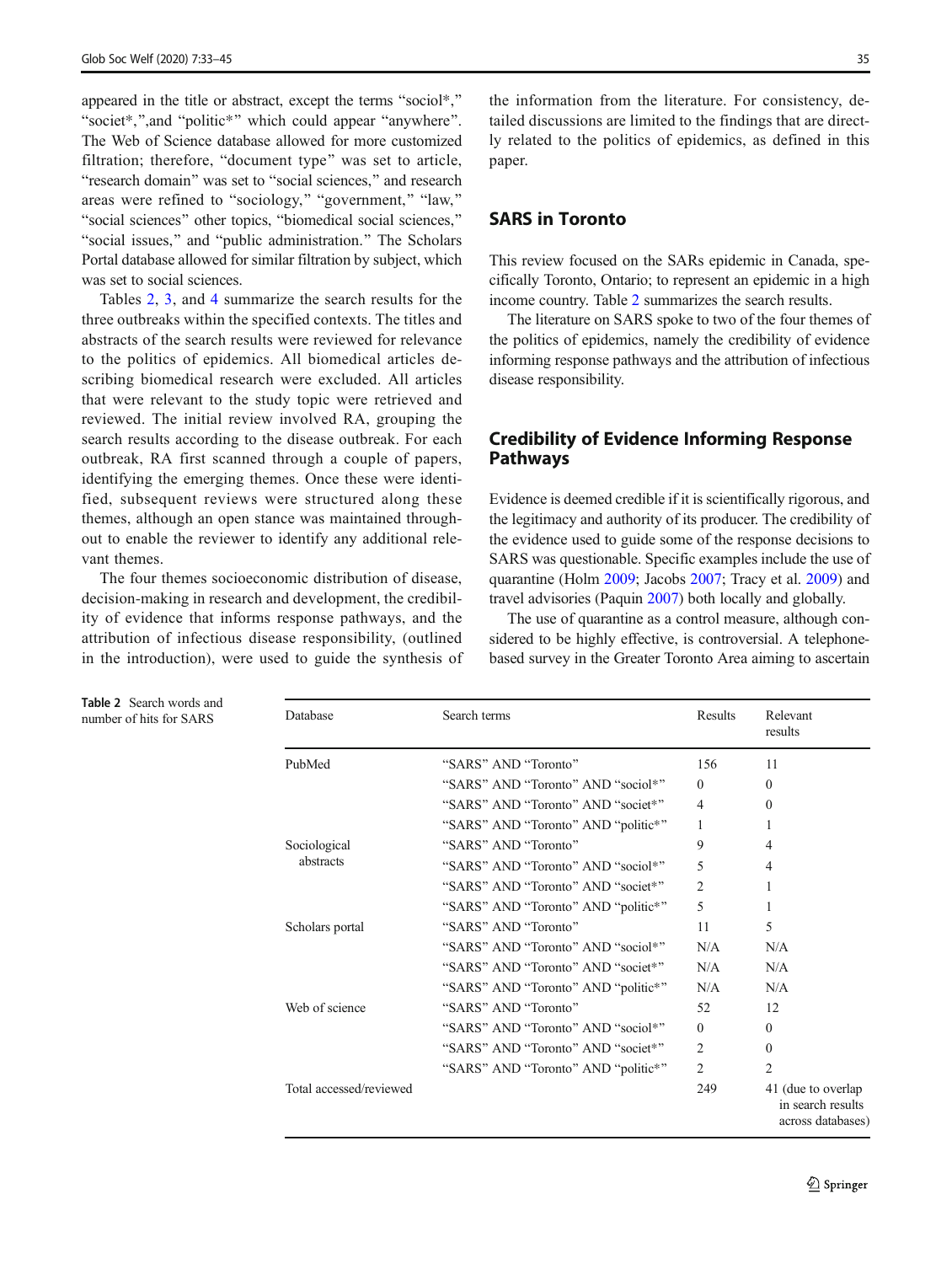<span id="page-3-0"></span>Table 3 Search words and number of hits for Zika

| Database               | Search terms                       | Results  | Relevant results                                             |
|------------------------|------------------------------------|----------|--------------------------------------------------------------|
| PubMed                 | "Zika" AND "Brazil"                | 378      | 17                                                           |
|                        | "Zika" AND "Brazil" AND "societ*"  | 8        | $\mathfrak{D}_{\mathfrak{p}}$                                |
|                        | "Zika" AND "Brazil" AND "sociol*"  | $\Omega$ | $\Omega$                                                     |
|                        | "Zika" AND "Brazil" AND "politic*" | 5        | 3                                                            |
| Sociological abstracts | "Zika" AND "Brazil"                |          | 0                                                            |
|                        | "Zika" AND "Brazil" AND "societ*"  | $\Omega$ | $\Omega$                                                     |
|                        | "Zika" AND "Brazil" AND "sociol*"  |          | $\Omega$                                                     |
|                        | "Zika" AND "Brazil" AND "politic*" | $\Omega$ | $\Omega$                                                     |
| Scholars portal        | "Zika" AND "Brazil"                | 1        | $\Omega$                                                     |
|                        | "Zika" AND "Brazil" AND "societ*"  | N/A      | N/A                                                          |
|                        | "Zika" AND "Brazil" AND "sociol*"  | N/A      | N/A                                                          |
|                        | "Zika" AND "Brazil" AND "politic*" | N/A      | N/A                                                          |
| Web of science         | "Zika" AND "Brazil"                | 10       | 1                                                            |
|                        | "Zika" AND "Brazil" AND "societ*"  | $\theta$ | $\Omega$                                                     |
|                        | "Zika" AND "Brazil" AND "sociol*"  | $\Omega$ | $\theta$                                                     |
|                        | "Zika" AND "Brazil" AND "politic*" | $\Omega$ | $\Omega$                                                     |
| Total                  |                                    | 404      | 23 (due to overlap in<br>search results across<br>databases) |

public perceptions of the use of quarantine found that while quarantine was perceived to be a necessary and effective strategy, its ethical implementation should involve the collaboration of policy-makers, public health organizations, and the general population, and should be closely regulated to ensure appropriate use and protection of individual rights (Tracy et al. [2009\)](#page-12-0). Despite these recommendations, Toronto quarantined significantly more people during the SARS outbreak compared to the other affected cities, including Hong Kong and Shanghai (Jacobs [2007\)](#page-11-0). Given the reported psychological distress reported by those quarantined, Toronto might have considered other strategies, such as the use of face masks to better "distribute the burden of containment measures" (Jacob, 2007, p. 532). Critics note that the extensive quarantining in Toronto lacked proper policies and procedures to guide its implementation (Jacobs [2007\)](#page-11-0). Others highlight a lack of public record detailing any consultation between public health officials and the Ontario Human Rights Commission (Jacobs [2007](#page-11-0)). There was little public scrutiny, which was suggested to be the result of effective conditioning of the public consciousness to believe that quarantining recommendations would be made fairly and legitimately by senior public health officials (Jacobs [2007\)](#page-11-0). Ultimately, it was not quarantining that was problematic, but the lack of apparent or sufficient evidence to guide its implementation.

Beyond extensive quarantining, The World Health Organization issued travel-advisories as an additional control measure to contain further national and international spread of SARS from Toronto (Paquin [2007\)](#page-12-0). This travel-advisory cost Toronto \$1.1 billion and restricted the international right for

freedom of movement (Paquin [2007](#page-12-0)). Paquin (2009) criticizes these travel-advisories for various reasons. For example, the advisories were not made by the WHO in consultation with Toronto authorities and led to an uneven global distribution of the burden of SARS (Paquin [2007](#page-12-0)). Furthermore, the travel advisories were based on old data resulting from delayed communication between the federal government of Canada and the WHO, as information had to first travel from municipal to provincial to federal health authorities (Paquin [2007\)](#page-12-0). Once again, the evidence used to inform the response was outdated and therefore considered unjustified. As such, there were problems with both the lack of quality evidence and the travel advisory as a response.

Quarantining and travel advisories reflect the profound ethical and political implications inherent in responding to infectious disease outbreaks. The evidence on the efficacy of the two primary responses—quarantining and travel advisories was inadequate to justify the extent of their implementation.

# Attribution of Infectious Disease Responsibility

In the case of SARS in Toronto, the literature reported on both forms of responsibility. While some of the literature attributed the responsibility to the Canadian health care system for being unprepared to manage SARS, the other literature tended to (or report on the) how the public attributed blame to the Asian-Canadian community for "bringing" the outbreak. The latter narratives ultimately led to the racialization of the epidemic.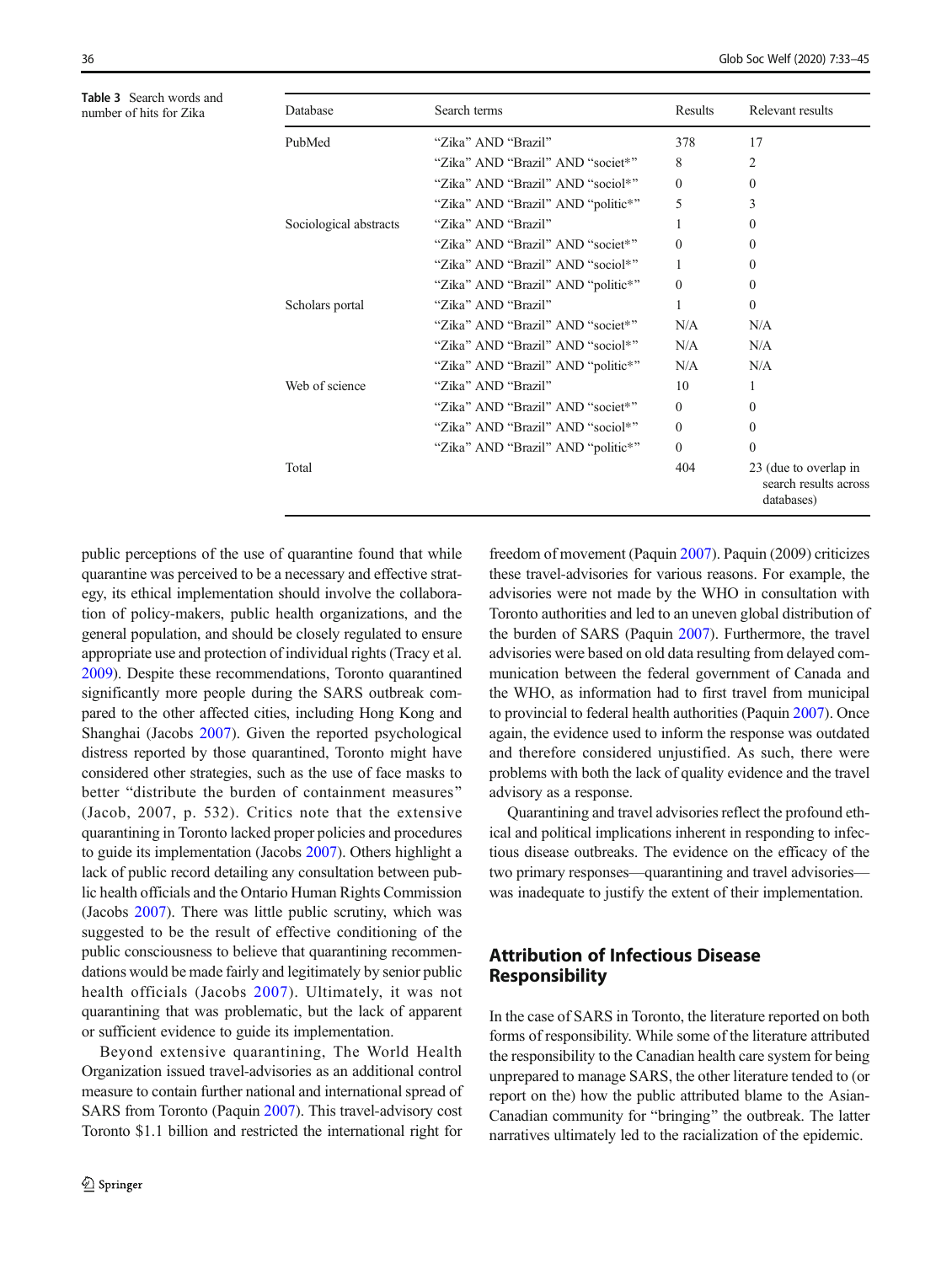<span id="page-4-0"></span>Table 4 Search words and number of hits for Ebola

| Database               | Search terms                        | Results        | Relevant results                                              |
|------------------------|-------------------------------------|----------------|---------------------------------------------------------------|
| PubMed                 | "Ebola" AND "Liberia"               | 367            | 37                                                            |
|                        | "Ebola" AND "Liberia" AND "societ*" | 12             | 4                                                             |
|                        | "Ebola" AND Liberia" AND "sociol*"  | 2              | 2                                                             |
|                        | "Ebola" AND Liberia" AND "politic*" | 9              | 3                                                             |
| Sociological abstracts | "Ebola" AND "Liberia"               | 11             | 4                                                             |
|                        | "Ebola" AND "Liberia" AND "societ*" | 2              |                                                               |
|                        | "Ebola" AND Liberia" AND "sociol*"  | $\overline{4}$ |                                                               |
|                        | "Ebola" AND Liberia" AND "politic*" | 8              | 3                                                             |
| Scholars portal        | "Ebola" AND "Liberia"               | 9              | $\overline{4}$                                                |
|                        | "Ebola" AND "Liberia" AND "societ*" | N/A            | N/A                                                           |
|                        | "Ebola" AND Liberia" AND "sociol*"  | N/A            | N/A                                                           |
|                        | "Ebola" AND Liberia" AND "politic*" | N/A            | N/A                                                           |
| Web of science         | "Ebola" AND "Liberia"               | 2              | 1                                                             |
|                        | "Ebola" AND "Liberia" AND "societ*" | $\theta$       | $\Omega$                                                      |
|                        | "Ebola" AND Liberia" AND "sociol*"  | $\Omega$       | $\theta$                                                      |
|                        | "Ebola" AND Liberia" AND "politic*" | 2              | 1                                                             |
| Total                  |                                     | 428            | 61 (due to overlap)<br>in search results<br>across databases) |

The narratives on attribution of responsibility for managing the SARs outbreak is most prevalent in the literature, with the limited capacity of the Canadian Health Care System to prepare for and respond to an emerging infectious disease as a main narrative. Many scholars pointed to flaws in the funding and organization of Canada's health care system—federally, provincially, and municipally—to explain the SARS outbreak in Toronto. Some argued that information was communicated inefficiently and was often incorrect (Silas et al. [2006\)](#page-12-0). Personal protective equipment was in short supply (Summers [2009\)](#page-12-0), and the use of occupational health and safety in Toronto's hospital system was inefficient, leading to further spread (Silas et al. [2006](#page-12-0)). Toronto's hospital system was also blamed for lacking admission policies and public laboratories (Wong et al. [2007](#page-12-0)): an inability to supply health services when demand suddenly increased and a lack of quality leadership (Arya et al. [2009\)](#page-11-0). Toronto was also ill-prepared to address the unique vulnerability of the homeless to SARS (Leung et al. [2008](#page-11-0)).

Inadequate collaboration between the various levels of government in Canada was blamed for the apparent inefficiencies and inadequacies in the functioning of the health care system and the response to public health crises. This led to disorganized contact tracing, quarantining, and communication to the public (MacDougall [2007](#page-11-0)). Financial challenges within the Canadian Health Care System further enhanced Toronto's vulnerability to the SARS epidemic, including a lack of resourcing towards public health infrastructure and acute care (Salehi and Ali [2006](#page-12-0)). Similar to MacDougall

(2007), Salehi and Ali (2006) point to a lack of cooperation and collaboration between the three levels of government to explain this public health crisis—ownership of responsibility and duty to respond was deflected between each level and remained unclear (MacDougall [2007;](#page-11-0) Salehi and Ali [2006\)](#page-12-0).

Another sub-theme that emerged from the literature was the impact of globalization on local preparedness, prevention strategies, but more importantly, on the attribution of blame for the spread of the outbreak. While there is emphasis, in the narrative on SARs, for municipal governments to consider the globalized nature of the outbreak; (Keil and Ali [2007](#page-11-0)), consistent with the politics of epidemics literature, which asserts that blame is typically placed on cultural and ethnic minority groups, significant blame was placed on the Asian-Canadian community.

According to the literature, SARS quickly became a profoundly racialized disease and inflamed racial tensions in the Greater Toronto Area ultimately leading to the social exclusion of a racial minority—the Asian-Canadian group (Jacobs [2007\)](#page-11-0). Such avoidance and stigmatization is reported to have played out in several spaces, such as on public transit and other public spaces, and families advising children to avoid Chinese peers in school (Jacobs [2007\)](#page-11-0). Some of the literature posits that this racialized stereotyping could have been prevented with denunciation from leaders in government and public health (Jacobs [2007](#page-11-0)).On the other hand, according to Ali (2008), individualized health behaviors aimed at preventing SARS contraction—for instance, wearing a face mask—may have justified the avoidance of the stigmatized of the Asian-Canadians (Ali [2008\)](#page-10-0).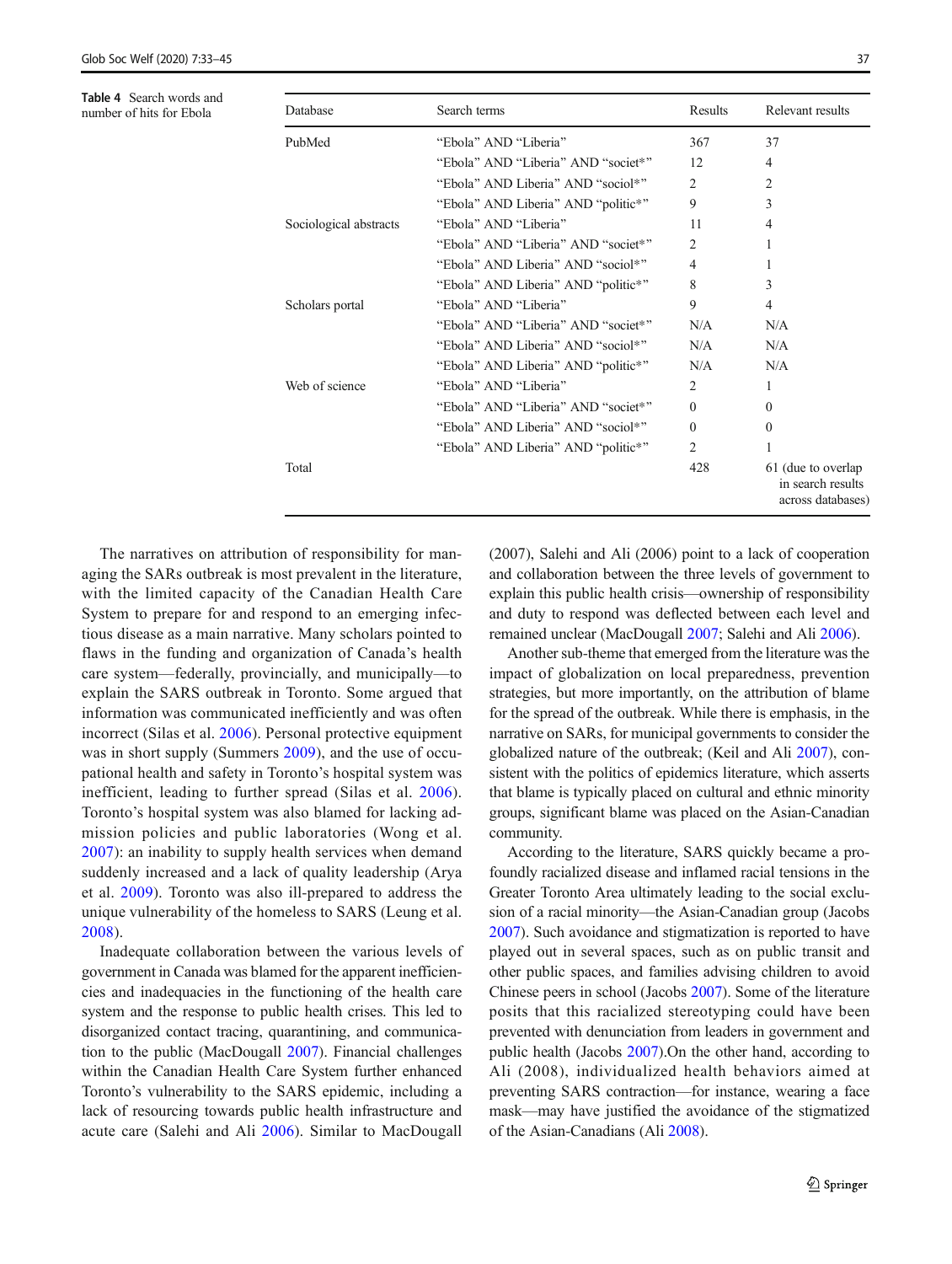Culture and ethnicity functioned not only as a risk factor for discrimination but also as a facilitator in the response to the outbreak. The Chinese-Canadian community in Toronto employed numerous strategies to combat SARS and ease social anxieties, including fundraising for research, the dissemination of health promotion materials, and launching a SARS support line, among other activities (Dong [2008](#page-11-0)). The mobilization of spiritual leaders was also found to be an effective means of disseminating public health information (Faust et al. [2009\)](#page-11-0). While it is important to recognize the contributions of cultural and ethnic groups, we assert that cultural and ethnic minority groups are more often targets of blame, as was the case for SARS in Toronto.

#### Zika in Brazil

Table [3](#page-3-0) summarizes the total number of hits, and the number of papers that were retrieved and reviewed. The reviewed literature spoke to all of the themes identified in the politics of epidemics literature (socioeconomic distribution of disease, credibility of evidence, and the attribution of infectious disease responsibility), with the exception of decision-making in research and development.

# The Socioeconomic Distribution of Disease

Similar to the above outbreaks, the people who were most affected by Zika were in some way socially marginalized, the poor, and more specifically, poor women. At the global level, it was the poorer countries and communities within those regions that were most impacted: those with precarious and/or inconsistent access to health care services, lacking the resources and infrastructure to prevent, diagnose, and treat the virus (Plourde and Bloch [2016;](#page-12-0) Slavov et al. [2016](#page-12-0)). No wonder the impact of the outbreak was more devastating in Brazil, which was already financially strained prior to the emergence of the Zika virus, with limited human resources: doctors, nurses, and other specialists (Hennigan [2016](#page-11-0)), as compared to higher income countries who were more protected from the effects of the Zika virus given effective prevention programs, funding, and infrastructure (Gyawali et al. [2016](#page-11-0)). Easy and extensive access to mosquito repellants, air conditioning, effective waste management programs, and low rates of urban crowding protect more economically developed countries, such as the USA from Zika transmission (Plourde and Bloch [2016\)](#page-12-0). Consequently, Zika virus has aptly been labeled an "infectious disease of poverty" (Gyawali et al., 2016, p. 3) (Gyawali et al. [2016\)](#page-11-0).

Some of the literature attributed the lack of public health infrastructure and resources to respond to the Zika outbreak in Brazil to these inequalities with regard to who is most affected. Contrasting Zika with HIV, since HIV/AIDS initially affected the prestigious population, such as celebrities, doctors, scientists (Lotufo [2016](#page-11-0)), they were able to advocate and secure increased public funding of HIV interventions from the Ministry of Health and State Departments of Health. However, this seems to have happened at the expense of funding for vector control programs, such as those controlling mosquito vectors responsible for the transmission of dengue and Zika viruses, which mostly affected poorer communities (Lotufo [2016\)](#page-11-0).

Among the poor populations, women who were either pregnant or considering pregnancy were also more vulnerable to the effects of Zika, as the virus is considered to be a teratogen (Mazzu-Nascimento et al. [2017](#page-11-0)). Government programs in Brazil that intend to provide free mosquito repellent to pregnant women do not consistently reach some of the poorest communities, such communities are remote and often lack accessible quality health care facilities due to distance and poor physical infrastructure (Hennigan [2016](#page-11-0)). Access to quality reproductive health care is essential given the accumulating evidence linking the Zika virus to a rise in cases of infants born with microcephaly—an unusually small head for age and sex (World Health Organization [2017a](#page-12-0)). Conditions related to poverty, such as poor sanitation and increased exposure to larvicides and insecticides, which may cause mutation, have also been implicated (Diniz [2016](#page-11-0)).

The relationship between the Zika virus and pregnancy is further implicated by social inequalities in the context of reproductive rights and freedoms. Access to reproductive health services, such as contraception and abortion are discouraged or illegal in many epidemic countries (Plourde and Bloch [2016](#page-12-0)). Tavares  $\&$  Foster (2016) suggest that "this public health emergency offers a window of opportunity to advance national policies and practices to ensure that Brazilian women have access to a full range of reproductive health services" (p. 109) (Tavares and Foster [2016](#page-12-0)). This speaks to the inherent politicization of the Zika epidemic.

## Credibility of Evidence Informing Response Pathways

The evidence and the diversity of causal explanations of the Zika epidemic are arguably political. There are competing narratives that, if considered, justify different responses. These are exemplified in relationship to international human travel, climate change, ecosystem, and socioecology. The following is a brief overview of some theories of causation of the Zika epidemic.

International human travel is thought to have facilitated the spread of the Zika epidemic. The Zika virus was thought to have been introduced to South America between May and December 2013. During this time, there were three major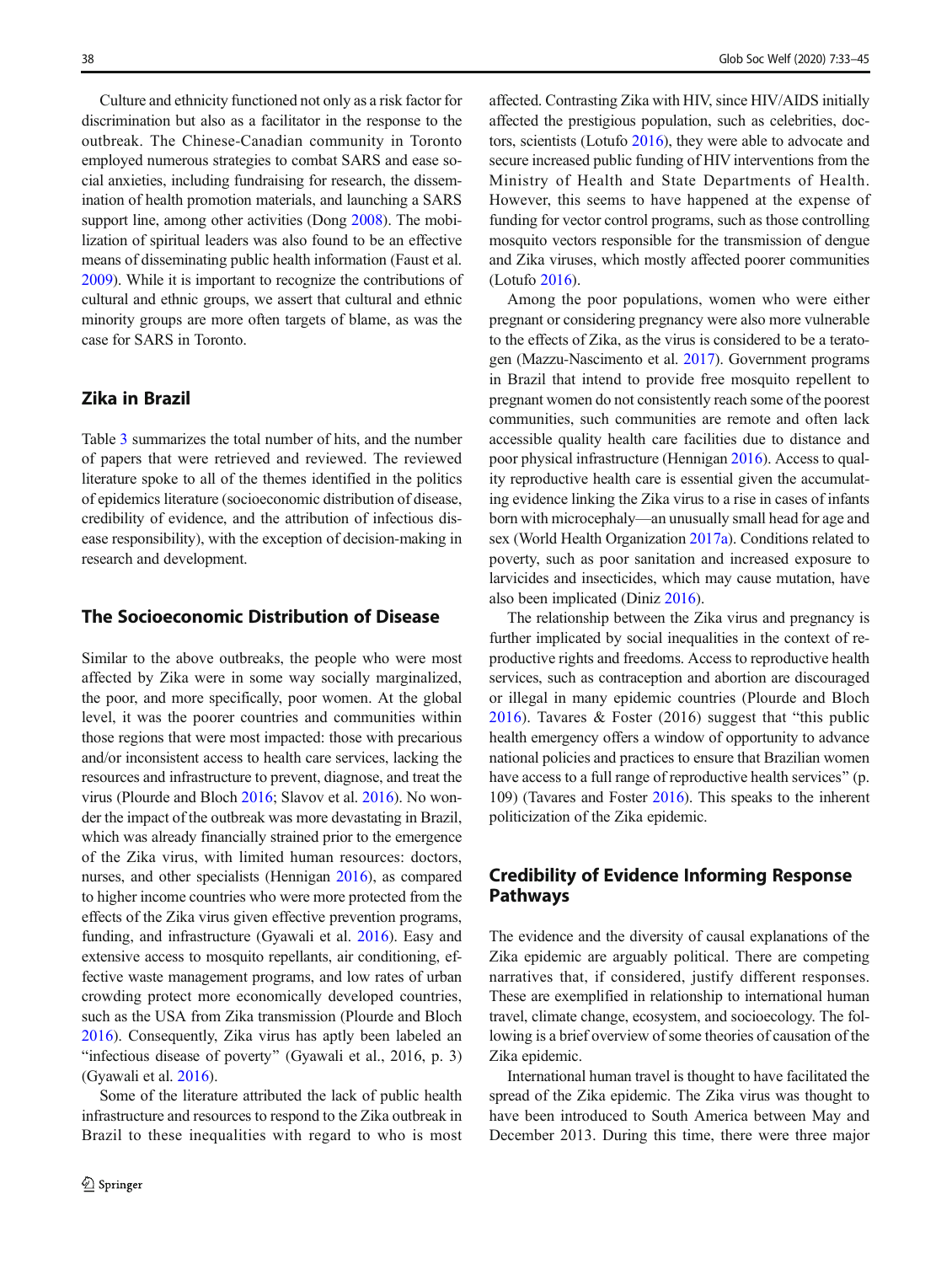international events held in Brazil—World Youth Day in July 2013, the Fifa World Cup in 2014, and the World Sprint Championship Canoe Race in Rio de Janeiro in 2014—that may have been responsible for this introduction (Possas [2016](#page-12-0)). The World Sprint Championship Canoe Race in Rio de Janeiro was attended by a team from French Polynesia, where the Zika outbreak first occurred (Possas [2016;](#page-12-0) Gautret and Simon [2016\)](#page-11-0). These types of mass gatherings attracting international travelers put attendees at greater risk for transmission of communicable diseases (Gautret and Simon [2016](#page-11-0); World Health Organization [2017b\)](#page-12-0). Despite these risks, the WHO only advised pregnant women and women planning to get pregnant to avoid traveling to Zikaaffected regions but did not implement a travel ban (Lima-Camara [2016](#page-11-0)).

While the climate of South America is particularly suitable for replication of the Aedes mosquito—the vector responsible for transmission of the Zika virus (Gyawali et al. [2016\)](#page-11-0), climate change is thought to have resulted in extremely heavy rainfall and droughts which can support this proliferation of mosquitos, hence facilitating the spread of the Zika epidemic (Fast et al. [2015\)](#page-11-0). Both the puddles created during heavy rainfall and the open barrel water storage during droughts, create ideal breeding places for mosquitos (Fast et al. [2015\)](#page-11-0). Since the causes of climate change are complex, global, and political, the responses are political, often emphasizing the symptoms of climate change at a local level (in especially the poor countries), rather than addressing the causes at a global level.

A combination of an ecosystem-focused perspective and a social-anthropological lens is vital "because a pathogen requires a receptive population in order to cause disease" (Possas, 2016, p. 8) (Possas [2016\)](#page-12-0). Ultimately, the need for a cross-disciplinary response pathway cannot be understated (Possas [2016](#page-12-0)).

Comprehending the diversity of causal explanations and associated responses allows for the politics of evidence to be more deeply appreciated. The production and evaluation of the evidence used to provide a causal explanation and promote a response is also political.

## Attribution of Infectious Disease Responsibility

In the case of the Zika epidemic, most of the literature on the attribution of infectious disease responsibility focused primarily on the cause, rather than the response, with most of the literature suggesting that globalization was responsible for the spread of Zika.

Although typically the blame of the origins of infectious diseases are typically placed on a cultural minority group (Hagan et al. [2015](#page-11-0); Kobayashi et al. [2015;](#page-11-0) Phua [2015](#page-12-0); World Health Organization [2017c\)](#page-12-0), with response action emphasizing individual behavior, prevention of mosquito bites and sexual transmission (World Health Organization [2017d;](#page-12-0) Brym and Lie [2014\)](#page-11-0), however, arguably, in the case of the Zika epidemic, considerable responsibility was given to the effects of globalization. Globalization has been defined in numerous ways. For example, Bryn and Lie  $(2014)$  defined it as the "rapid increases in the volume of international trade, travel, and communication [which has] broken down the isolation and independence of most countries and people" (pg. 27) (Imperato  $2016$ ). This interpretation of globalization will be used of the purposes of this review. According to the literature, the interconnectedness between countries through travel facilitated the spread of Zika beyond the Zika Forest of Uganda—where it was initially discovered in the 1940s—to South East Asia in the 1960s, the Island of Yap in 2007, French Polynesia in 2013, and South America in 2015 (Gyawali et al. [2016;](#page-11-0) Imperato [2016\)](#page-11-0).

In addition to travel, other factors related to globalization, such as urbanization and human activities are also thought to have facilitated the spread of mosquito borne diseases, such as Zika. The global movement of humans and goods via international trade and the convenience of air travel have supported the ongoing spread of the Zika virus (World Health Organization [2017e\)](#page-12-0). Analyses of the number of international travelers departing from Brazil and of the direction of spread of dengue and chikungunya suggest that Zika will continue to spread across South America into the Caribbean and the Southern USA (Gyawali et al. [2016\)](#page-11-0).

In light of the profound influence of globalization, international human travel, climate change, and urbanization on the spread of the Zika virus, some of the literature has called for research that assesses the feasibility of a more global response to preventing spread.

## Ebola in Liberia

Table [4](#page-4-0) summarizes the literature included in the review of Ebola in Liberia. Liberia was the focus for the purposes of this systematic review because of its high prevalence of Ebola in comparison to other affected areas. Similar to Zika, the reviewed literature spoke to all of the themes identified in the politics of epidemics literature (socioeconomic distribution of disease and the attribution of infectious disease responsibility), with the exception of decision-making in research and development.

## The Socioeconomic Distribution of Disease

Ebola virus disease has been predominantly reported in lowincome countries, with the last outbreak in 2014 reported to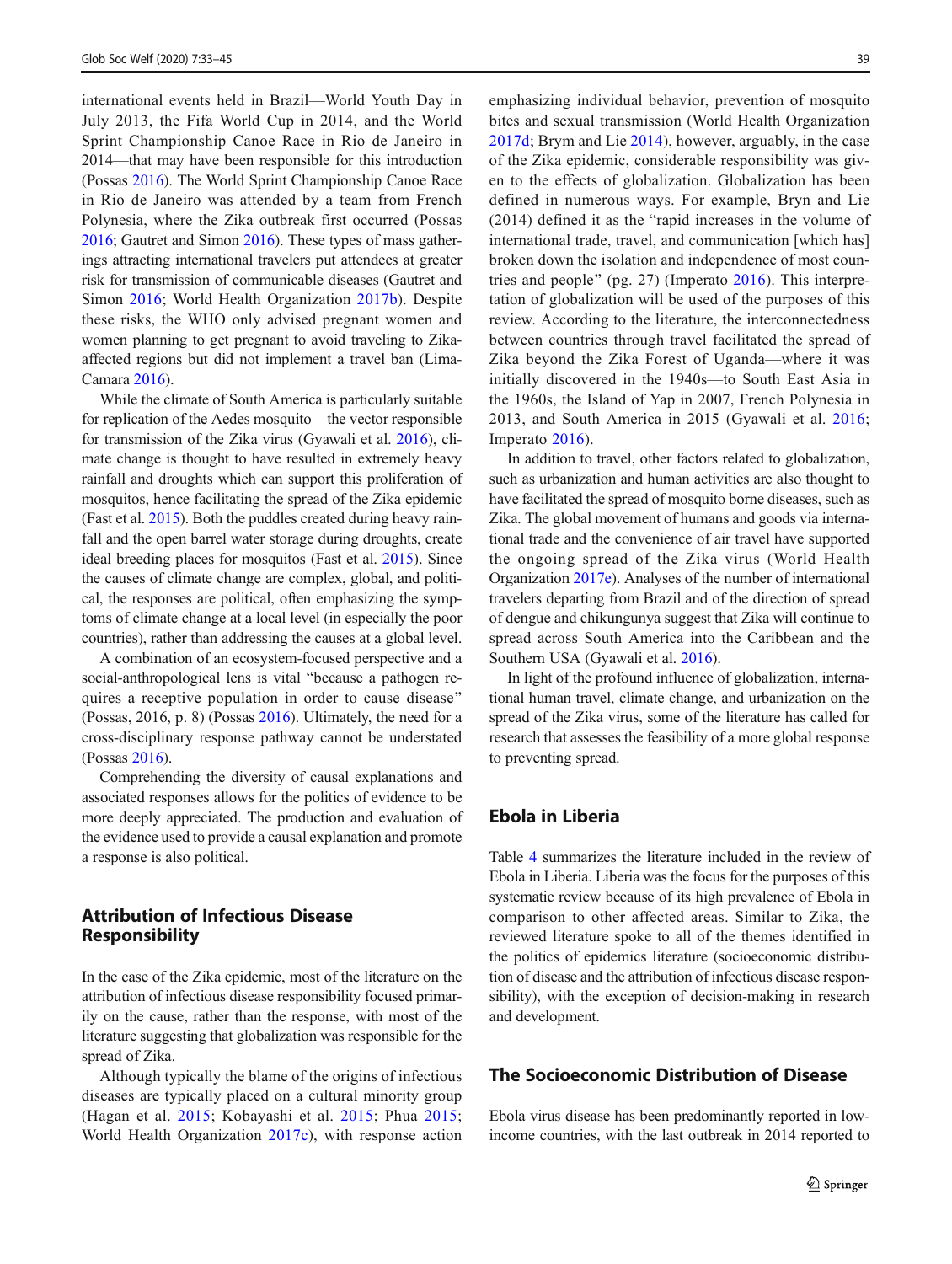have caused 11,323 deaths worldwide and 4809 deaths in Liberia alone (Abramowitz et al. [2015\)](#page-10-0). The most affected countries typically had poor health infrastructure (Arima and Shimada [2014;](#page-11-0) Burkle and Burkle [2015;](#page-11-0) McNamara [2016](#page-11-0); Maras and Miranda [2016\)](#page-11-0). It is only during the most recent outbreak that the virus spread to high-income countries (Burkle and Burkle [2015;](#page-11-0) Stanturf et al. [2015](#page-12-0)). Within these countries, and as was exemplified in Liberia, the outbreak mostly affected those populations that were very poor, remote, and lacked proper physical infrastructure, including roads, proper sanitation, and health facilities.

The burden of the Ebola epidemic fell disproportionately on the most disadvantaged Liberians, fundamentally politicizing the epidemic. The socioeconomic distribution of Ebola was political, as defined for the purposes of this review, in that many scholars attribute its emergence to the socioeconomic conditions of Liberia. For example, poverty, and subsequent limited investment into the health system led to weak public health infrastructure, insufficient information technologies, a lack of trained personnel, inadequate case reporting, was often cited as the key vulnerability of Liberia (Burkle and Burkle [2015](#page-11-0); McNamara [2016](#page-11-0); Maras and Miranda [2016](#page-11-0); Scott et al. [2016\)](#page-12-0). Additional challenges included mobility of particular populations, authority distrust (Fallah et al. [2015](#page-11-0)), economic instability, and a lack of governance (McNamara [2016](#page-11-0)). These challenges intersected with other stressors, such as climate change and food insecurity to intensify the effects of the Ebola epidemic (Scott et al. [2016](#page-12-0)). Many rural communities in Liberia were particularly vulnerable, extremely poor, and lacking secure access to food and health clinics (Scott et al. [2016\)](#page-12-0).

Similar to the other epidemics, people living in poverty were most vulnerable to the effects of the Ebola epidemic. Poverty facilitated the spread of the Ebola virus; thus, interventions aimed at addressing poverty would be most effective in containing further transmission (Pellecchia et al. [2015](#page-12-0)). Socioeconomic inequality was additionally evident in the "inequitable management of the dead" (Pellecchia, Crestani, Decroo, Van en Bergh, Al-Kourdi, 2015, p. 1) (Garbuglia [2016\)](#page-11-0). While cremation was a less acceptable cultural practice (Kobayashi et al. [2015](#page-11-0)), it was mandated to limit further Ebola transmission (Garbuglia [2016](#page-11-0)). The new practice seemed to have impacted the economically disadvantaged who could not afford to pay for private burial services instead of cremation, aggravating socioeconomic divides (Garbuglia [2016](#page-11-0)).

These issues frame the Ebola epidemic in Liberia as political as the operational processes at the local, national, and international organizations had a negative impact on the most vulnerable Liberians. Given this context of vulnerability, many scholars investigated the response pathways undertaken.

# Credibility of Evidence Informing Response Pathways

The legitimacy and authority of the producer of evidence determines its credibility. Theoretically, the evidence used to guide response pathways during an epidemic should be credible by these measures. Most of the literature reviewed alluded to the fact that the evidence used to inform the responses during the Ebola epidemic in Liberia was inadequate, leading to a critique of global organizations' responses. For example, some analysts argued that the epidemiological studies necessary to identify the source of Ebola virus were insufficient, leading to the ongoing emergence of the epidemic (Davies and Rushton [2016\)](#page-11-0). Furthermore, the United Nation's Security Council was criticized for not using the United Nations Mission in Liberia (UNMIL) to its full capacity in responding to the Ebola epidemic in addition to accusations of an overdue response (Roemer-Mahler and Rushton [2016\)](#page-12-0).

The disorganized and delayed response has been labeled a global health governance failure by Roemer-Mahler and Rushton  $(2016)$  who argue that "the outbreak was not only a global health problem but also a global political problem^ (p. 374) (Siegel [2015](#page-12-0)). Siegel (2015) echoes a similar criticism in noting that development aid was used in contexts with insufficient infrastructures for the aid to be effective and focused too heavily on issues unrelated to Ebola (Nunes [2016](#page-12-0)). The international responses are argued to be far too short term, framing the Ebola epidemic as an African, and therefore racialized problem (Jones [2011](#page-11-0)), leading to global neglect of the disease. This scholarly evaluation of global responses to the Ebola virus politicizes the epidemic, calling into question the evidence used to inform response pathways, which were largely insufficient and inappropriate for the Liberian context. More credible sources of evidence would have considered the urgency of Ebola and the unique sociopolitical context in which it was spreading.

## Attribution of Infectious Disease Responsibility

The Liberian culture was blamed not only for causing the epidemic but for interfering with control measures. Jones  $(2014)$  criticizes this "culturalist epidemiology" (pg. 1) that overlooks the wider global forces that promote the spread of Ebola, instead exoticizing Liberian culture to attribute responsibility (Blair et al. [2017\)](#page-11-0). For example, traditional burial practices and the consumption of bush meat were identified as key etiological factors to the Ebola epidemic (Leach et al. [2010\)](#page-11-0). Some analysts even suggest that these cultural practices, in addition to local distrust of authorities may have obstructed interventions (Phua [2015](#page-12-0); World Health Organization [2017c;](#page-12-0) Cordner et al. [2017](#page-11-0)). Therefore, population behaviors, such as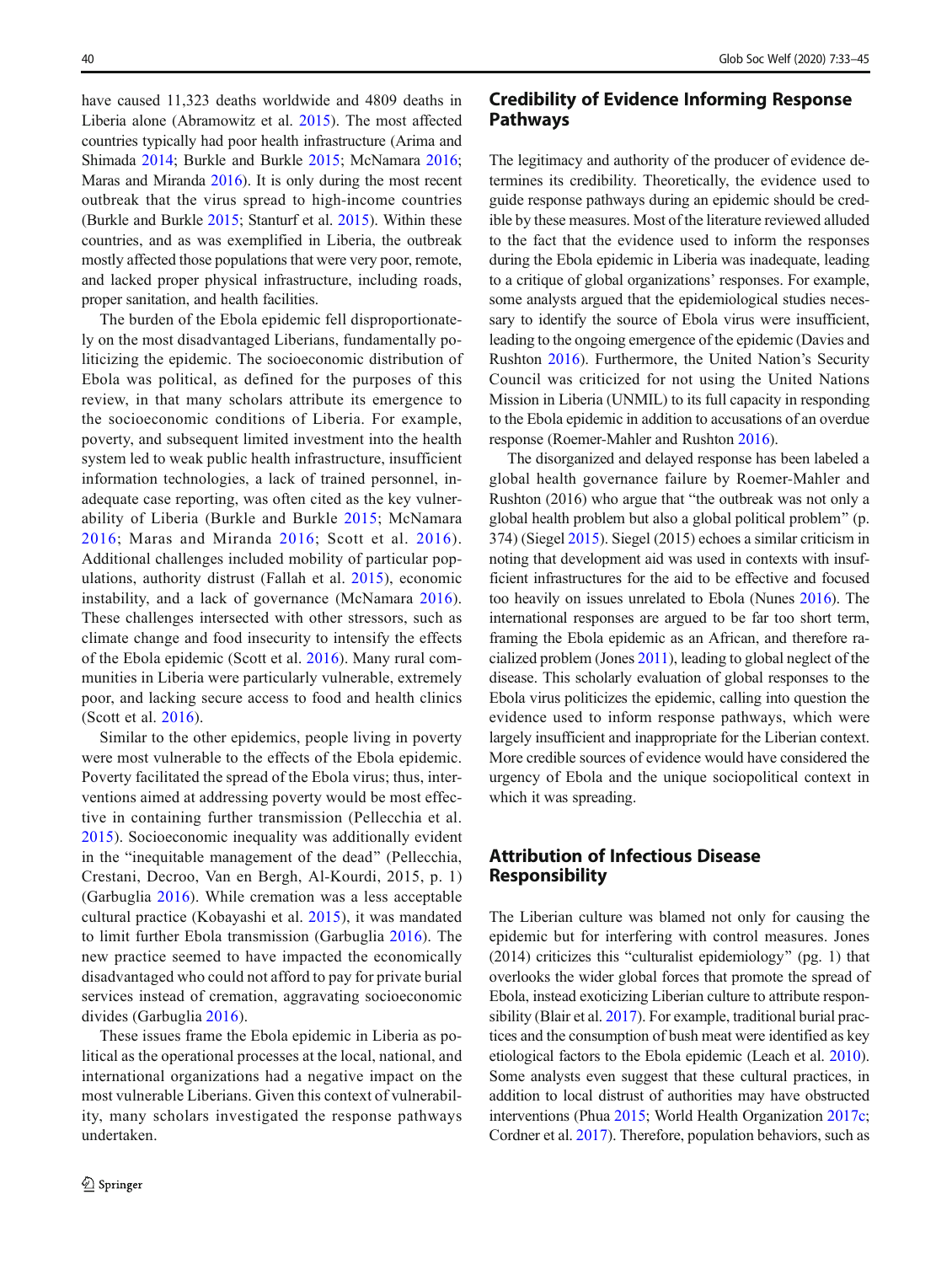education and safe burials and cremations, were proposed as targets for intervention (Hagan et al. [2015](#page-11-0); Alexander et al. [2015\)](#page-10-0).

However, other proposed causes of the Ebola epidemic included seasonal triggers, infection of nonhuman primates, landscape modification by humans, poverty, inadequate public health infrastructure, conflict, and population growth (Farmer [1996](#page-11-0)). Failure to focus on these and narrowly focusing on cultural practices politicizes the Ebola epidemic; yet, public health authorities, governments, and academics have largely attributed disease responsibility to local culture.

#### **Discussion**

Based on the literature on the politics of disease epidemics, four key themes emerged: (1) the socioeconomic distribution of disease, (2) decision-making in research and development, (3) the credibility of evidence that informs response pathways, and (4) the attribution of infectious disease responsibility. These were used to analyze the narratives of the politics of SARs, Zika, and Ebola in Canada, Brazil, and Liberia respectively, in the peer-reviewed literature (Table 5).

There were similarities and differences in the narratives about the different epidemics. Broadly, none of the epidemics had narratives relating to all four themes of the politics of epidemics. However, both Zika and Ebola had narratives on three of the four themes. The SARs literature addressed only two of the four themes. Notably, there was lack of relevant literature on the research and development theme.

The finding that the literature on how decisions about what research is funded and conducted during disease epidemics almost exclusively focused on the ethical implications (and did not question the potential power imbalances with regard to who identified the research issue/question and who led the research for example), was surprising, since this was a key theme in the broad politics of epidemics literature. This could, in part, be a reflection of the limitations of the search engines and strategy used in the study which excluded publications,

which were deemed biomedical. Conversely, it may be a reflection of limited support for critical research and related publications.

## The Socioeconomic Distribution of Disease

A case-specific review of the literature has demonstrated the influence of power and privilege on the experience of an epidemic. In the case of Zika in Brazil, the communities most vulnerable to the virus are those with insufficient resources and infrastructure (Plourde and Bloch [2016\)](#page-12-0). Consequently, Zika has been socially distributed to exacerbate conditions of poverty. However, the voices of these most affected people are drowned out by more powerful and prestigious groups. This is seen in the comparison that Lotufo (2016) makes between the politics of HIV/AIDS and the politics of Zika (Lotufo [2016\)](#page-11-0). HIV/AIDS research in Brazil procured greater funding because those affected tended to be very notable Brazilians with more dominant social and politics voices (Lotufo [2016\)](#page-11-0). The same pattern was reported in relationship to the Ebola outbreak in Liberia, where weak public health infrastructure aggravated Liberian experiences of Ebola (Burkle and Burkle [2015;](#page-11-0) McNamara [2016](#page-11-0); Maras and Miranda [2016;](#page-11-0) Scott et al. [2016\)](#page-12-0), while interventions targeted cultural practices, ultimately disempowering the economically disadvantaged (Garbuglia [2016](#page-11-0)).

This review found that infectious disease outbreaks disproportionately affect the poor, specifically communities with poor physical infrastructure and limited access to quality public health services. The link between income and politics of epidemics has been discussed in the social science literature, where poverty is perceived to be the greatest risk factor. For example, Farmer (1996) argued that disease outbreaks, e.g., Ebola systematically affecting poor people and are tied to regional trade networks (Alsan et al. [2011\)](#page-11-0). Building on this literature, Marcella (2011) uses the term structural violence to highlight the institutional biases, inequalities, and economic policies that

Table 5 The politics of epidemics: key themes by epidemic

| Theme                                                  | Case-specific subtheme                                     |                                          |                                                 |  |
|--------------------------------------------------------|------------------------------------------------------------|------------------------------------------|-------------------------------------------------|--|
|                                                        | Zika                                                       | Ebola                                    | <b>SARS</b>                                     |  |
| The social distribution of disease                     | -Social inequality                                         | -Limited resourcing and<br>vulnerability | N/A                                             |  |
| Decision-making in research and<br>development         | N/A                                                        | N/A                                      | N/A                                             |  |
| Credibility of evidence informing<br>response pathways | -Competing causal explanations and<br>associated responses | -Global response                         | -Deciding how to respond                        |  |
| Attribution of infectious disease<br>responsibility    | -Globalization                                             | -Culture as cause                        | -Capacity of the Canadian health<br>care system |  |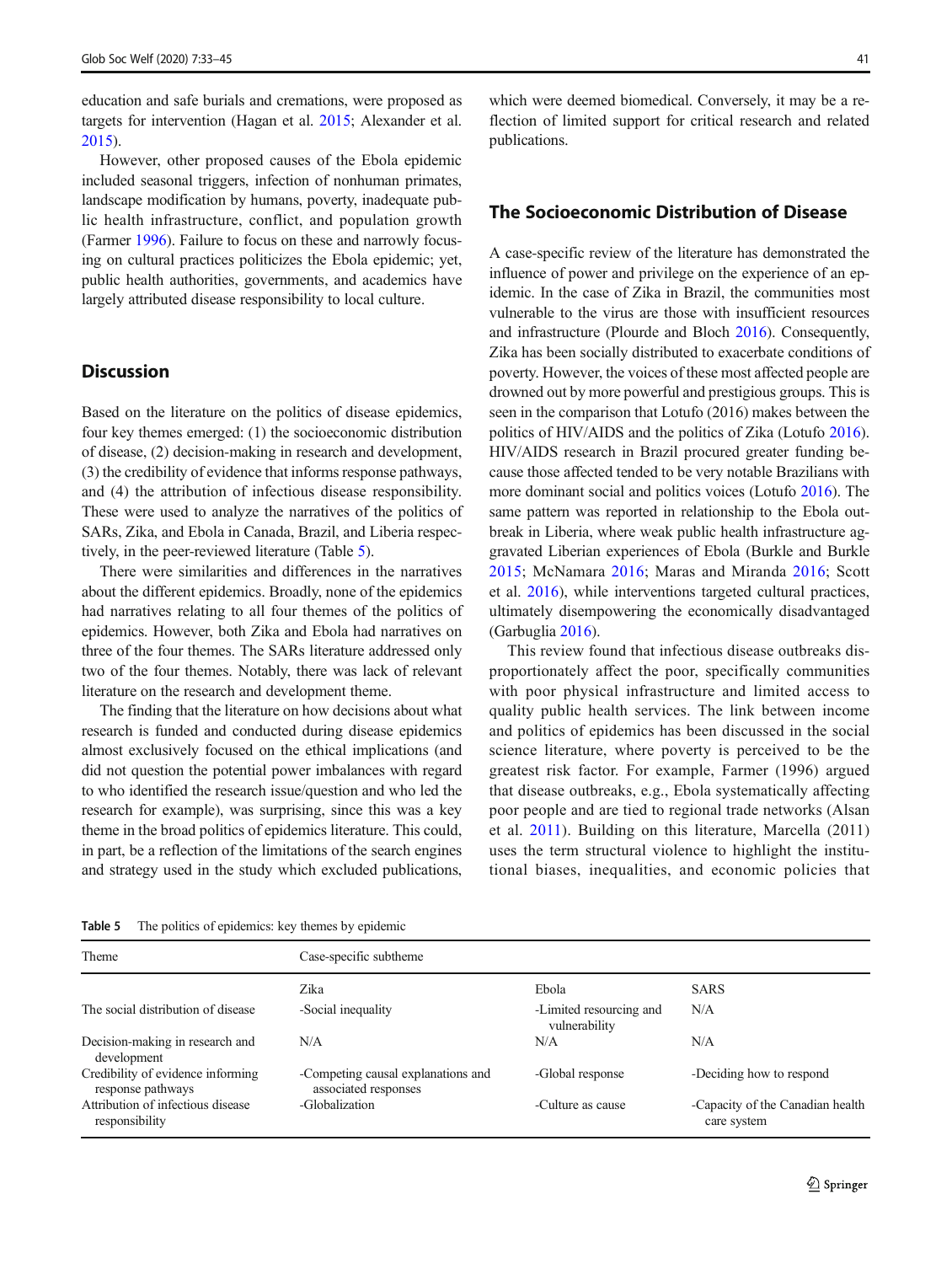emanate from global centers of power and privilege, which tend to marginalize poor people during outbreaks (Leach et al. [2010](#page-11-0)). These linkages highlight social and economic inequalities (within communities, societies and countries), which are complex and often ignored by the medical (and political) communities (Alsan et al. [2011](#page-11-0); Leach et al. [2010\)](#page-11-0).

Indeed, some of the narratives criticized the (epidemiological) evidence, which tends to overlook the role of poverty in the facilitation of disease spread. For instance, focusing on pregnancy in the case of Zika in Brazil was criticized for overlooking the conditions of poverty that might also/instead be responsible for the spike in cases of microcephaly (Diniz [2016\)](#page-11-0). Furthermore, responding to Ebola in Liberia with developmental aid that is not designed for contexts with insufficient infrastructure was criticized again for overlooking the role of poverty (Nunes [2016\)](#page-12-0). This limited focus on the role of poverty in the peer-reviewed medical literature calls into question the politics of the research process itself. For example, what institutions are funding the research and what are the interests of the stakeholders in the research process? Who gets funding to conduct the research? What are the advantages of overlooking poverty for those producing the evidence? By disregarding the role of poverty and income inequality, epidemic responses will remain insufficient, and may, instead worsen the situation of poor populations (Mykhalovskiy and Weir [2005\)](#page-11-0). Perhaps poverty remains unaddressed in epidemic responses as its origins in a neoliberalist society feel too deep to uproot.

#### The Credibility of Evidence that Informs Response Pathways

Given that resources available for public health spending tend to be scarce, it is important that the risk of an epidemic is not distorted and that credible evidence on the effectiveness of the interventions is used to inform responses and justify spending. During the SARS outbreak, some of the published literature questioned the evidence on the efficacy of the proposed interventions, quarantine (Jacobs [2007](#page-11-0)) and travel advisories (Paquin [2007\)](#page-12-0). In Brazil, some evidence suggests that the spike in microcephaly cases is not a consequence of the Zika virus, but rather, the result of conditions of poverty, including poor sanitation and exposure to larvicides and insecticides (Diniz [2016\)](#page-11-0). This calls into question recommendations to delay pregnancy due to the Zika virus. As discussed above, the quality of response from global health organizations to the Ebola outbreak in Liberia remains debatable and questions the evidence used to inform and justify these responses.

Ironically, disease outbreaks facilitated the development of the Global Public Health Intelligence Network (GPHIN), an information sharing platform whose aim is to improve the credibility and authority of public health specialists to manage an outbreak. The platform is thought to have reduced the time between the outbreak and reporting and is thought to contribute to 40% of WHO's early warning and played a role in SARS notification, and subsequent outbreaks (Huff and Winnebah [2015](#page-11-0)).

# Attribution of Infectious Disease Responsibility

The review clearly showed the consistency in the scholarly literature, that it is common to find that complex issues are oversimplified, whereby culture is used to justify the assigning of blame to minority groups (Leach and Tadros [2014](#page-11-0); Lupton [2016](#page-11-0)). The review highlighted the role of politics and power in shaping different narratives, whereby powerful institutions assert particular narratives (often marginalizing the populations), which are "pushed" to frame policies, publications, interventions, and funding agendas, while the narratives of the marginalized populations (those voiced by or representing marginalized people) are marginalized (Mykhalovskiy and Weir [2005](#page-11-0)). This type of outbreak narrative was evident in the three epidemics discussed in this paper. In Toronto, SARS became a racialized disease, ultimately victimizing and excluding the Asian-Canadian community (Jacobs [2007;](#page-11-0) Ali [2008](#page-10-0)). The spread of the Zika virus in Brazil is largely attributed to the consequences of globalization, including the widening habitat of the Aedes mosquito vector and increased human and air travel (Plourde and Bloch [2016;](#page-12-0) Gyawali et al. [2016](#page-11-0); Fast et al. [2015;](#page-11-0) World Health Organization [2017e;](#page-12-0) Ordaz-Németh et al. [2017](#page-12-0)). Cultural explanations are prominent in the outbreak narrative speaking to Ebola in Liberia, specifically the human consumption of bush meat and local/traditional burial practices that involve the touching and kissing of the deceased (Hagan et al. [2015;](#page-11-0) Kobayashi et al. [2015](#page-11-0); Phua [2015](#page-12-0); World Health Organization [2017c](#page-12-0); Washington and Meltzer [2015](#page-12-0); Ng [2008\)](#page-12-0).

When responsibility for the origin of the epidemic is reduced to cultural and ethnic minority groups, for example, the Asian community during the SARS epidemic, South American women living in poverty during the Zika epidemic, and communities engaging in traditional Liberian cultural practices during the Ebola epidemic, this further marginalizes the already vulnerable populations. It is important that emphasis is placed on the extreme vulnerability of these groups to an infectious disease outbreak, rather than placing blame and ultimately exacerbating experiences of oppression.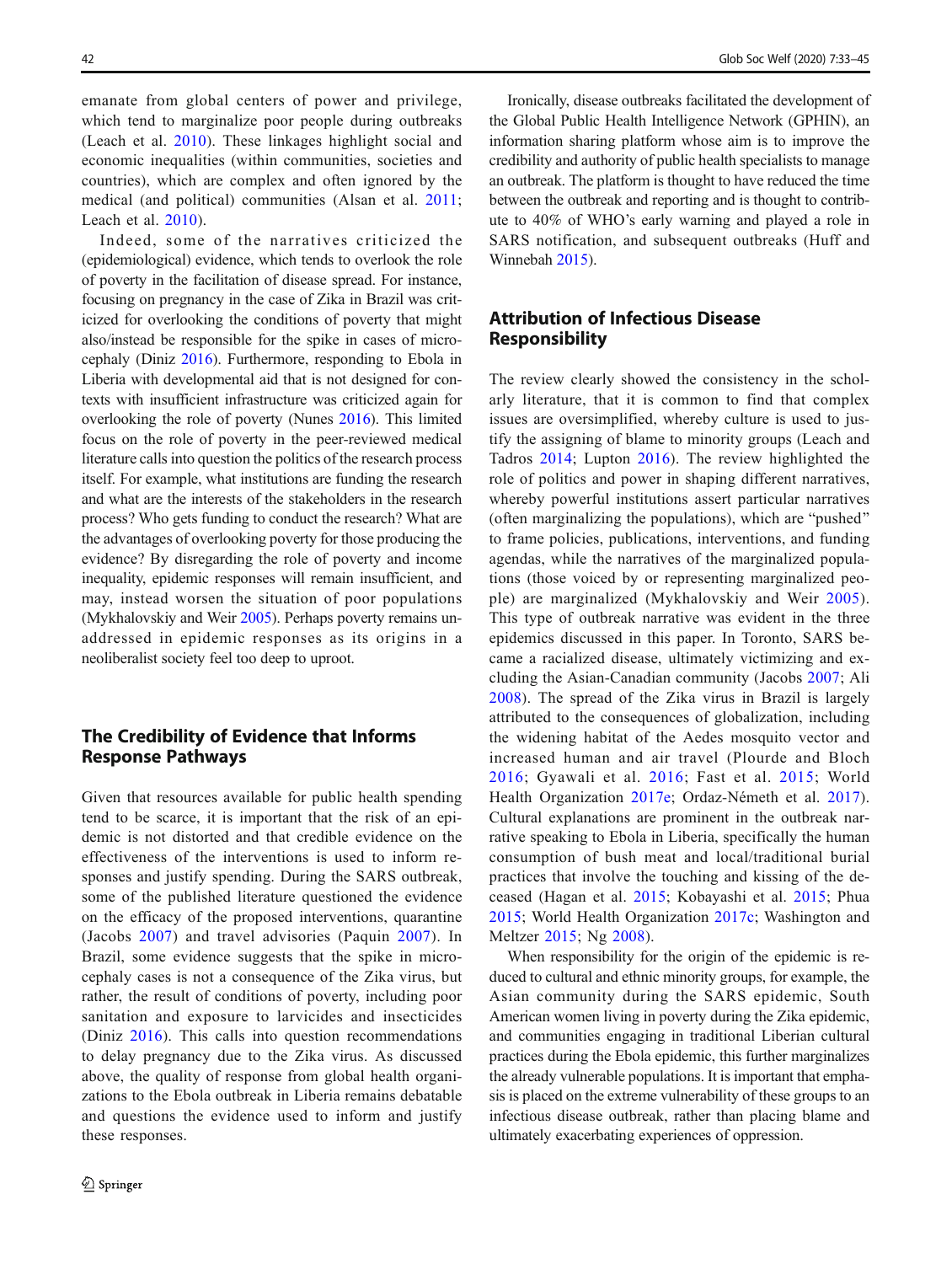#### <span id="page-10-0"></span>Limitations

The findings in this paper should be interpreted with caution. First, this systematic review relied upon published peer-reviewed literature. This overlooked documents, such as WHO reports, government documents, and books, which might have contained relevant information. For example, we are aware of critical texts in the form of books, which may have enriched this manuscript—specifically, Ng (2008) and Teo, Yeoh, and Ong (2008) provide insight into how other cities affected by SARs attributed responsibility, talked about attribution of risk and responsibility for the disease; (Teo et al. [2008](#page-12-0); Keil and Ali [2008](#page-11-0)) Teo, Yeoh, and Ong (2008) point to Singapore's attribution of responsibility and credibility of evidence; (Keil and Ali [2008](#page-11-0)), while Keil and Ali (2008) also note the racialization of the SARS epidemic in Toronto, reflecting on the stigmatization of Toronto's Chinese and South Asian communities (King [2008](#page-11-0)). However, King's (2008) work positions globalization as both responsible for causing and responding to infectious disease outbreaks (Ali et al. 2016), such narratives are thought to create space to better understand how such processes might be repurposed as public health solutions. Finally, Ali, Dumbuya, Hynie, Idahosa, Keil, and Perkins (2016) ground the Ebola outbreak in Liberia in the context of colonial legacies, specifically emphasizing that global public health responses were political in that the establishment of the public health infrastructure tasked with responding to Ebola was influenced by social inequality, colonialism, and racism (). By adopting a social science perspective, Ali et al. (2016) unpack the diverse factors social, political, environmental, medical, and legal—that facilitated the escalation of the Ebola crisis (). However, since the scope of this paper was limited to peer-reviewed journal publications and one outbreak from each income context as an illustration, such information (from books and from other contexts) although relevant, was beyond the paper's scope.

Another limitation is the time frame of the study. Scholarly literature is consistently evolving, and in the specific case of the Zika epidemic, which was considered a public health emergency of international concern at the time of data collection, new and relevant research was being produced after data collection ended. For feasibility purposes, data collection ended in June 2017.

It is also important to note that research and research publications sometimes tends to be biased and may marginalize the narratives by or representing the most vulnerable poor populations and political topics. Furthermore, social science literature that did not fit the definition of politics as articulated for the purposes of this review was excluded. A future review might seek to unpack the themes that emerge from this additional literature.

#### Conclusion

This systematic review of the politics of three different outbreaks in three different social economic contexts revealed that the politics of epidemics are—to an extent—universal. However, the manner by which the politics are played out vary by the income setting, the political themes that speak to general epidemics were found to be uniquely enacted during the SARS outbreak in Toronto, the Zika outbreak in Brazil, and the Ebola outbreak in Liberia.

Perhaps the most universal finding of this systematic review is the role of social and economic inequality, including poverty during an epidemic. Regardless of the national income setting, minority and marginalized communities are the most devastated by an epidemic. If organizations and governments are to adequately respond to these individuals and communities, it is critical that narratives of those most vulnerable to an epidemic—specifically poor communities—are represented in the mainstream media as well as in the peer reviewed published literature—especially, the epidemiological and medical literature that tends to influence health programming and policy-making.

Funding Information LK's research is funded by the Canadian Institutes for Health Research. AR is a PhD candidate.

#### Compliance with Ethical Standards

Ethical Considerations This is a review paper. No human subjects were involved in the study.

Conflict of Interest The authors declare that they have no conflicts of interest.

Open Access This article is distributed under the terms of the Creative Commons Attribution 4.0 International License (http:// creativecommons.org/licenses/by/4.0/), which permits unrestricted use, distribution, and reproduction in any medium, provided you give appropriate credit to the original author(s) and the source, provide a link to the Creative Commons license, and indicate if changes were made.

#### References

- Abramowitz, S. A., McLean, K. E., McKune, S. L., Bardosh, K. L., Fallah, M., Monger, J., Tehoungue, K., & Omidian, P. A. (2015). Community-centered responses to Ebola in urban Liberia: the view from below. PLoS Neglected Tropical Diseases, 9(4), e0003706.
- Alexander, K. A., Sanderson, C. E., Marathe, M., Lewis, B. L., Rivers, C. M., Shaman, J., et al. (2015). What factors might have led to the emergence of Ebola in West Africa? PLoS Neglected Tropical Diseases, 9(6), e0003652.
- Ali, S. H. (2008). Stigmatized ethnicity, public health, and globalization. Canadian ethnic studies, 40(3), 43–64.
- Ali, H., Dumbuya, B., Hynie, M., Idahose, P., Keil, R., and Perkins, P. (2016). The social and political dimensions of the Ebola response: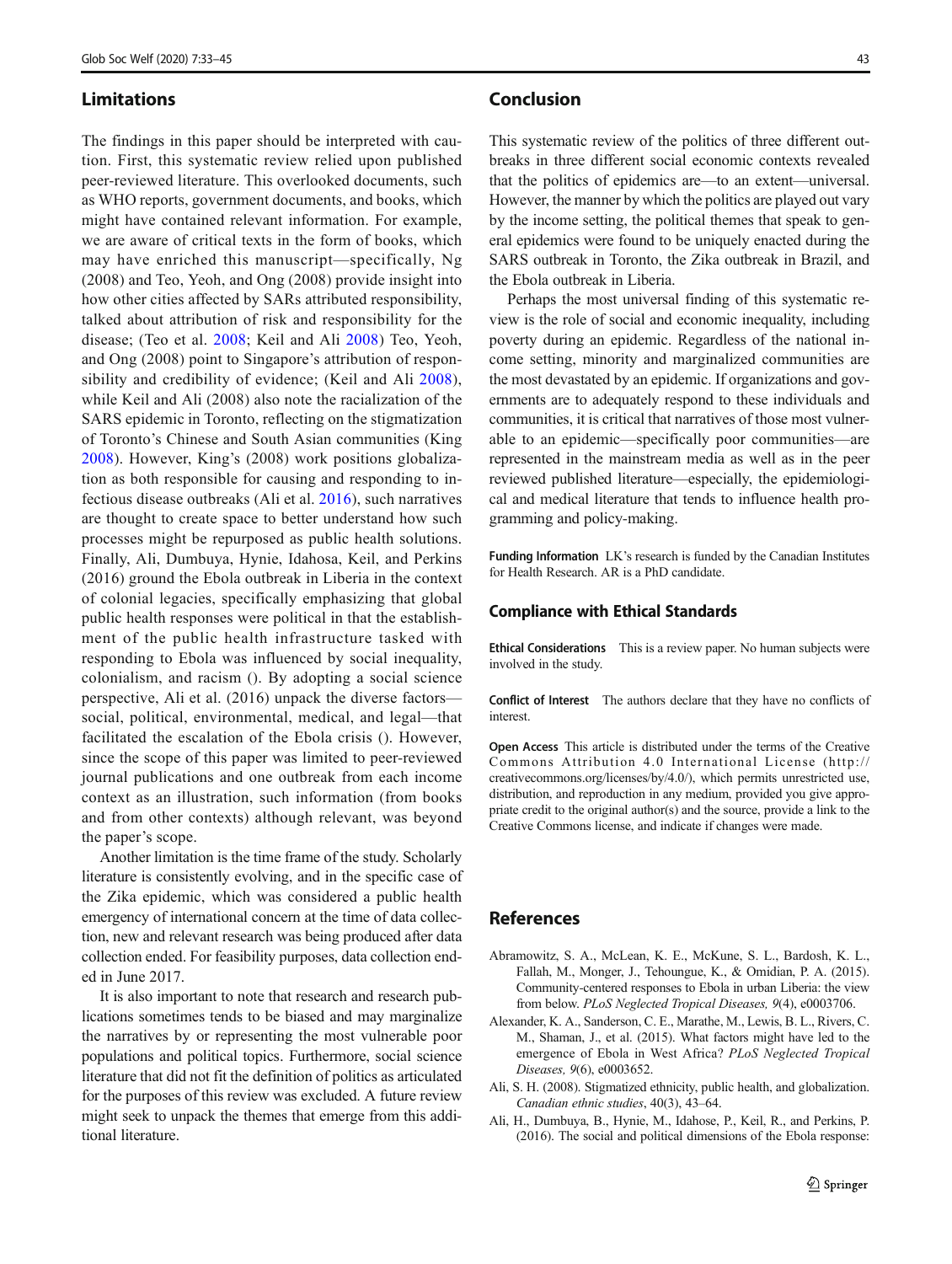- <span id="page-11-0"></span>Alsan, M. M., Westerhaus, M., Herce, M., Nakashima, K., & Farmer, P. E. (2011). Poverty, global health and infectious disease: lessons from Haiti and Rwanda. Infectious Disease Clinics of North America, 25(3), 611–622. <https://doi.org/10.1016/j.idc.2011.05.004>.
- Arima, Y., & Shimada, T. (2014). Epidemiological situation of Ebola virus disease in West Africa. Uirusu, 65(1), 47–54.
- Arya, N., Howard, J., Isaacs, S., Mcallister, M. L., Murphy, S., Rapport, D., & Waltner-Toews, D. (2009). Time for an ecosystem approach to public health? Lessons from two infectious disease outbreaks in Canada. Global Public Health, 4(1), 31–49.
- Blair, R. A., Morse, B. S., & Tsai, L. L. (2017). Public health and public trust: survey evidence from the Ebola Virus Disease epidemic in Liberia. Social Science & Medicine, 172, 89–97.
- Bonneux, L., & Van Damme, W. (2010). Preventing iatrogenic pandemics of panic. Do it in a NICE way. BMJ, 340, c3065.
- Brym, R., & Lie, J., (2014) Soc+, ( $2<sup>nd</sup>$  ed.) Toronto: Nelson Education.
- Burkle, F. M., & Burkle, C. M. (2015). Triage management, survival, and the law in the age of Ebola. Disaster Medicine and Public Health Preparedness, 9(01), 38–43.
- Centre for Disease Control and Prevention. (2012). Section 11: epidemics disease occurrence. Retrieved from [http://www.cdc.gov/ophss/csels/](http://www.cdc.gov/ophss/csels/dsepd/ss1978/lesson1/section11.html) [dsepd/ss1978/lesson1/section11.html](http://www.cdc.gov/ophss/csels/dsepd/ss1978/lesson1/section11.html)
- Cordner, S., Bouwer, H., & Tidball-Binz, M. (2017). The Ebola epidemic in Liberia and managing the dead—a future role for Humanitarian Forensic Action? Forensic Science International, 279, 302–309.
- Davies, S. E., & Rushton, S. (2016). Public health emergencies: a new peacekeeping mission? Insights from UNMIL's role in the Liberia Ebola outbreak. Third World Quarterly, 37(3), 419–435.
- Diniz, S. G. (2016). Zika virus and pregnancy: a perspective from Brazil. Midwifery, 35, 22–23.
- Dong, W. (2008). Beyond SARS: ethnic community organization's role in public health—a Toronto experience. Promotion & Education, 15(4), 53–55.
- Dry, S. & Leach, M. (2010). Epidemic narratives in dry, S. & Leach, M. (Ed.), Epidemics: "Science, Governance, and Social Justice" (pp. 1–21). London, Washington: Routledge.
- Evans, M. R. (2010). The swine flu scam. Journal of public health, fdq059.
- Fallah, M. P., Skrip, L. A., Gertler, S., Yamin, D., & Galvani, A. P. (2015). Quantifying poverty as a driver of Ebola transmission. PLoS Neglected Tropical Diseases, 9(12), e0004260.
- Farmer, P. (1996). Social inequalities and emerging infectious diseases. Emerging Infectious Diseases, 2(4), 259–269. [https://doi.org/10.](https://doi.org/10.3201/eid0204.960402) [3201/eid0204.960402](https://doi.org/10.3201/eid0204.960402).
- Fast, S. M., Mekaru, S., Brownstein, J. S., Postlethwaite, T. A., & Markuzon, N. (2015). The role of social mobilization in controlling Ebola virus in Lofa County, Liberia. PLOS Currents Outbreaks.
- Faust, H. S., Bensimon, C. M., & Upshur, R. E. (2009). The role of faithbased organizations in the ethical aspects of pandemic flu planning—lessons learned from the Toronto SARS experience. Public Health Ethics, 2(1), 105–112.
- Garbuglia, A. R. (2016). Ebola epidemic of 2014-2015: unresolved ethical issues. Indian Journal of Medical Ethics, 1(2), 104–109.
- Gautret, P., & Simon, F. (2016). Dengue, chikungunya and Zika and mass gatherings: what happened in Brazil, 2014. Travel Medicine and Infectious Disease, 14(1), 7–8.
- Gyawali, N., Bradbury, R. S., & Taylor-Robinson, A. W. (2016). The global spread of Zika virus: is public and media concern justified in regions currently unaffected? Infectious diseases of poverty, 5(1), 1.
- Hagan, J. E., Smith, W., Pillai, S. K., Yeoman, K., Gupta, S., Neatherlin, J., et al. (2015). Implementation of Ebola case-finding using a village chieftaincy taskforce in a remote outbreak—Liberia, 2014. MMWR. Morbidity and Mortality Weekly Report, 64, 183–185.
- Hennigan, T. (2016). Brazil struggles to cope with Zika epidemic. BMJ, 352, i1226.
- Holm, S. (2009). Should persons detained during public health crises receive compensation? Journal of Bioethical Inquiry, 6(2), 197– 205.
- Huff, A. R., & Winnebah, T. (2015). Ebola, politics and ecology: beyond the 'outbreak narrative'. IDS Practice Paper in Brief 20. Publisher **IDS**
- Imperato, P. J. (2016). The convergence of a virus, mosquitoes, and human travel in globalizing the Zika epidemic. Journal of Community Health, 41(3), 674–679.
- Jacobs, L. A. (2007). Rights and quarantine during the SARS global health crisis: differentiated legal consciousness in Hong Kong, Shanghai, and Toronto. Law & Society Review, 41(3), 511-552.
- Jones, J. (2011). Ebola, emerging: the limitations of culturalist discourses in epidemiology. The Journal of Global Health, 1, 1–6.
- Keil, R., & Ali, H. (2007). Governing the sick city: urban governance in the age of emerging infectious disease. Antipode, 39(5), 846–873.
- Keil, R. and Ali, S.H. (2008). "Racism is a Weapon of Mass Destruction": SARS and the Social Fabric of Urban Multiculturalism. In Ali, S.H and Keil, R. Networked Disease: Emerging Infections in the Global City (152–166). Wiley-Blackwell.
- King, N.B. (2008). Networks, Disease, and the Utopian Impulse. In In Ali, S.H and Keil, R. Networked Disease: Emerging Infections in the Global City (201–213). Wiley-Blackwell.
- Kobayashi, M., Beer, K. D., Bjork, A., Chatham-Stephens, K., Cherry, C. C., Arzoaquoi, S., et al. (2015). Community knowledge, attitudes, and practices regarding Ebola virus disease-five counties, Liberia, September-October, 2014. MMWR. Morbidity and Mortality Weekly Report, 64(26), 714–718.
- Leach, M., & Tadros, M. (2014). Epidemics and the politics of knowledge: contested narratives in Egypt's H1N1 response. Medical Anthropology, 33(3), 240–254.
- Leach, M., Scoone, I., & Stirling, A. (2010). Governing epidemics in an age of complexity; narratives, politics and pathways to sustainability. Global Envionmental Change, 20(3), 369–377.
- Leung, C. S., Ho, M. M., Kiss, A., Gundlapalli, A. V., & Hwang, S. W. (2008). Homelessness and the response to emerging infectious disease outbreaks: lessons from SARS. Journal of Urban Health, 85(3), 402–410.
- Lima-Camara, T. N. (2016). Emerging arboviruses and public health challenges in Brazil. Revista de Saúde Pública, 50(0).
- Lotufo, P. A. (2016). Zika epidemic and social inequalities: Brazil and its fate. Sao Paulo Medical Journal, 134(2), 95–96.
- Lupton, K. (2016). Zika virus disease: a public health emergency of international concern. British Journal of Nursing, 25(4), 198–202.
- MacDougall, H. (2007). Toronto's health department in action: influenza in 1918 and SARS in 2003. Journal of the History of Medicine and Allied Sciences, 62(1), 56–89.
- Maras, MH and Miranda, MD. The weaponization of Ebola: a new risk in the wake of an outbreak?. Comparative Strategy (2016).
- Mazzu-Nascimento, T., Melo, D. G., Morbioli, G. G., Carrilho, E., Vianna, F. S. L., Silva, A. A. D., & Schuler-Faccini, L. (2017). Teratogens: a public health issue–a Brazilian overview. Genetics and Molecular Biology, (AHEAD), 0–0.
- McNamara, L. A. (2016). Ebola Surveillance—Guinea, Liberia, and Sierra Leone. MMWR supplements, 65(3), 35–43.
- Merriam-Webster (2016). Politics. Retrieved from [http://www.merriam](http://www.merriam-webster.com/dictionary/politics)[webster.com/dictionary/politics](http://www.merriam-webster.com/dictionary/politics)
- Morinet, F., Girard, M., & Naffakh, N. (2016). Zika virus epidemic in Brazil: a broad view. Current Research in Translational Medicine, 64(2), 53.
- Mykhalovskiy, E., & Weir, L. (2005). The Global Public Health Intelligence network and early warning outbreak detection: a